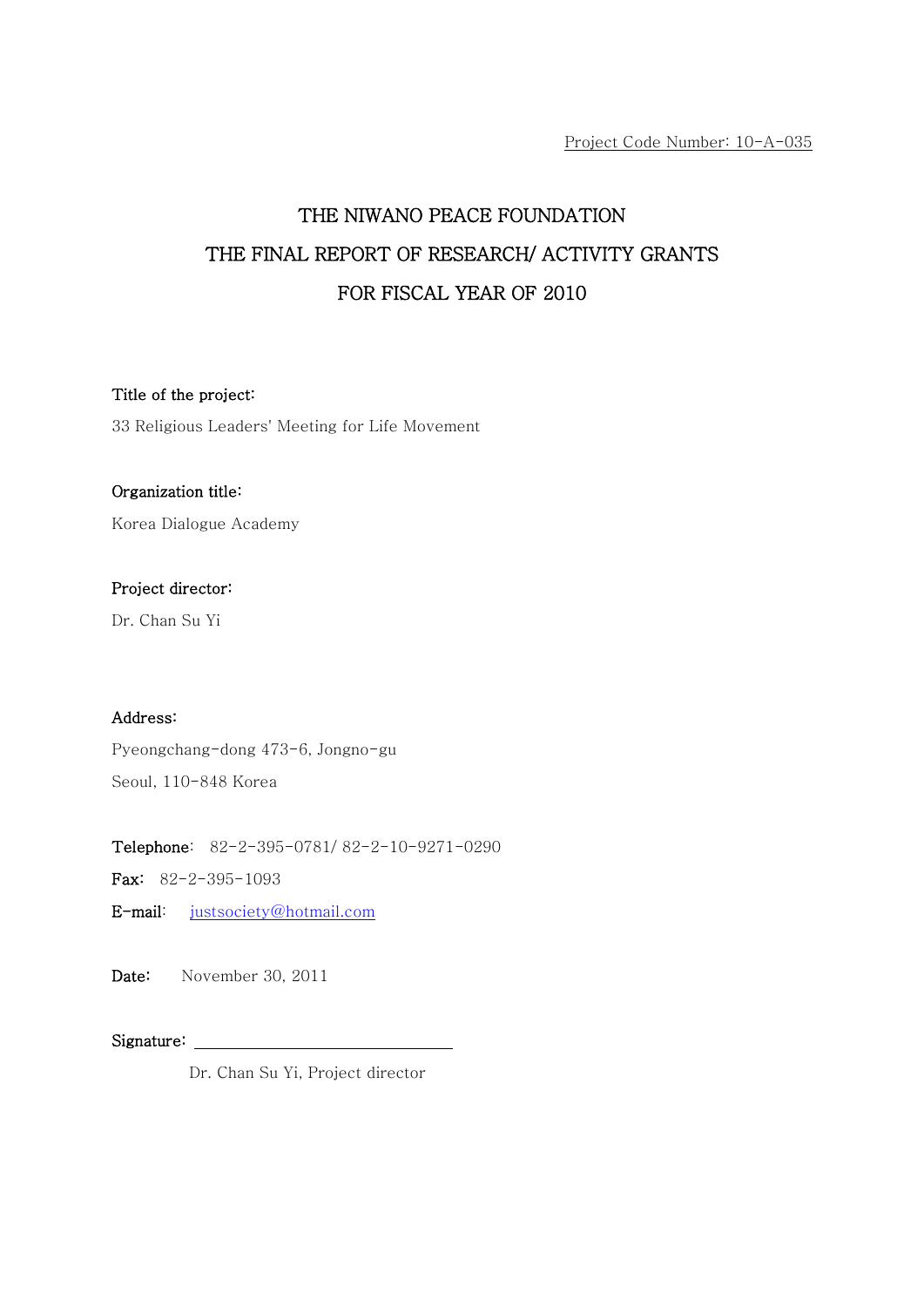### Purpose of activity

During the colonization period, 33 Korean religious leaders delivered a Declaration of Independence on Mar. 1, 1919. The Declaration was based on nonviolence, justice and peace. The Declaration promoted independence movements fast and widely. We, Koreans, call the historical moment "3.1 Movement". The 3.1 Movement has been considered one of the most important interreligious cooperation in Korean history. Before the year of 1919, there were no interreligious works in Korean history.

The religious leaders were composed of 16 Christians, 15 Chondo-gyos and 2 Buddhists. They accepted their responsibility toward the society. They cooperated for the independence which was the most important social agenda in Korea at that time though they have different religions. Through the cooperation they overcame the misunderstandings and conflicts caused by the difference of religions.

The 3.1 movement mainly led by the religious leaders has been generally considered a political movement for independence from Japanese imperialism. However, it was basically a peace movement and life movement beyond the political purpose. The religious leaders did not curse, even not blame, Japan. They just declared the justification of the independence. They also believed that Korean independence would contribute to world peace and everyone's happiness. They kept the principle of nonviolence through their movement.

We name our activity project "33 Religious Leaders' Meeting for Life Movement" after the 3.1 Movement.

Korean Dialogue Academy will organize the task force team for the 33 Religious Leaders' Meeting which will play a role to promote and spread religious leaders' meetings at various levels in terms of locality or/and agenda. .

The 33 Religious Leaders' Meeting for Life Movement ultimately aims to make Korean society better from local communities based on the spirit of "reciprocity" $(\text{I} \mathbb{R}^n)$  and "coexistence"(共存). The 33 Religious Leaders' Movement for Life Movement will try to find the position which it should be to sublimate individual spirituality to social spirituality by making local networks or solidarity among people.

The short-term plan of the 33 Religious Leaders' Meeting is to establish a model to promote the interreligious conversation which reflects a local issue and to spread the model in local communities. We expect interreligious meetings will come from grassroots through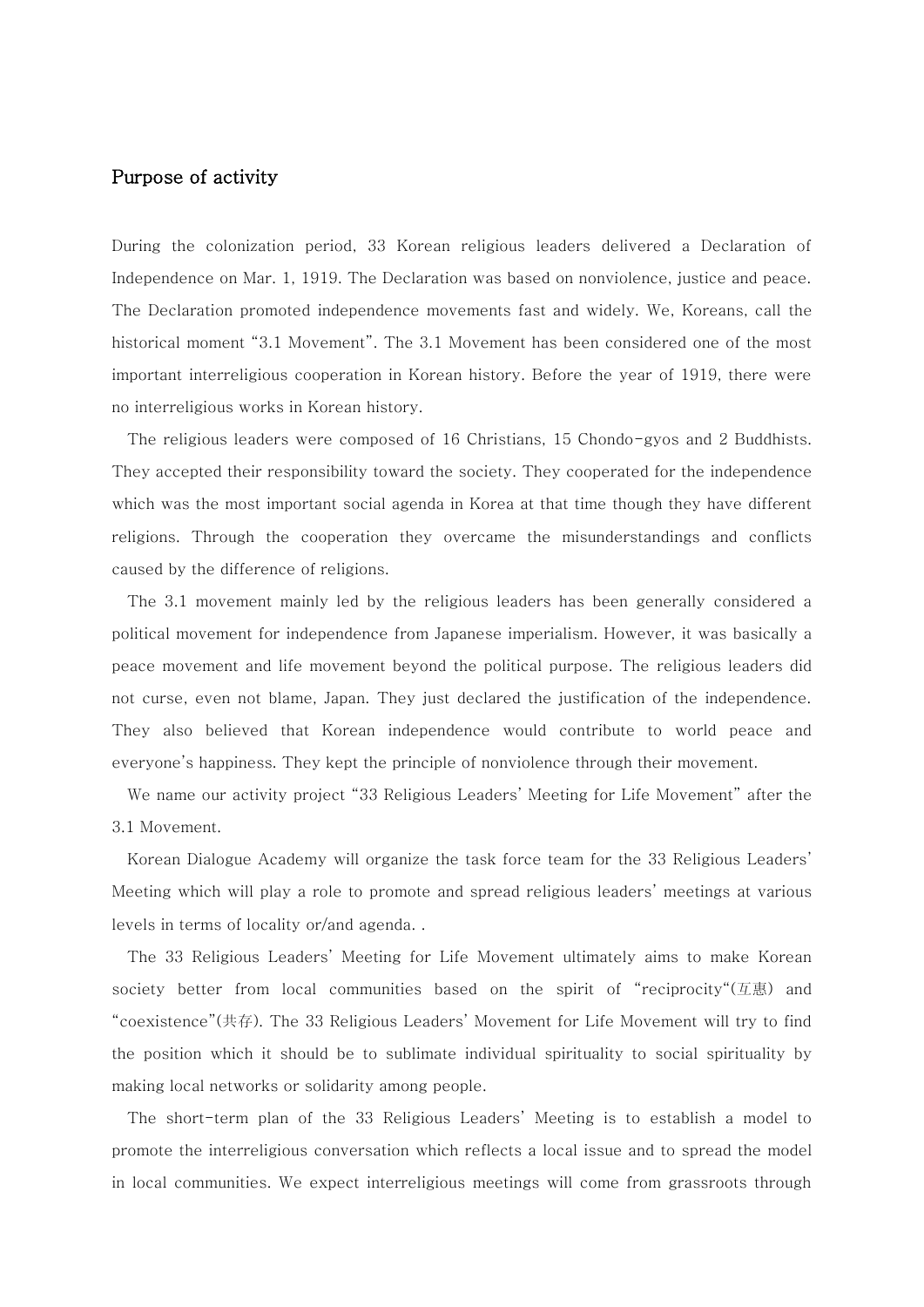our efforts. The interreligious meetings will provide a public sphere where people discuss not only local agendas but also national and international agenda such as peace and environmental matters. The 33 Religious Leaders' Meeting has an ultimate plan to revive local communities and grassroots democracy through various community activities led by religious leaders.

Therefore the 33 Religious Leaders' Meeting for Life movement will play a role to promote and spread religious leaders meeting at various levels in terms of locality and agenda because it will gather good will based on religious spirituality, though their religions are different, and create social power which is different from political power.

There are a few organizations which pursue the interreligious conversation. However they did not seek interreligious cooperation which has a social meaning, but they just satisfy the fact they got knowledge of the different religions or mutual understanding of them as a social system.

## Content of the Activity

We targeted the Kyung-gi province as our field for the activity. We organized two forums at Feb. 16, 2011 and Oct. 10, 2011 respectively. The following is the outline of the forums

#### First Forum

Time: Feb. 16, 2011 Place: Meeting room at the city hall of Kwangmyung Chairperson: Seung Mook (Buddhist Monk, Geumgangjeong Sa-Temple) Participation: 30

Presentation:

Seung Bong Lee (Ex-secretary, Kwangmyung Citizen's Coalition for Economic Justice) "Past, Present and Future of Kwangmyung Civil Society" Ho Lee (Chief, Grass Roots Research Institution) "Grass Roots Movement and the Role of Civil Society" Bum Soo Kim (Steering committee member, Steering Committee of City of Koyang) "Governance and Civil Participation"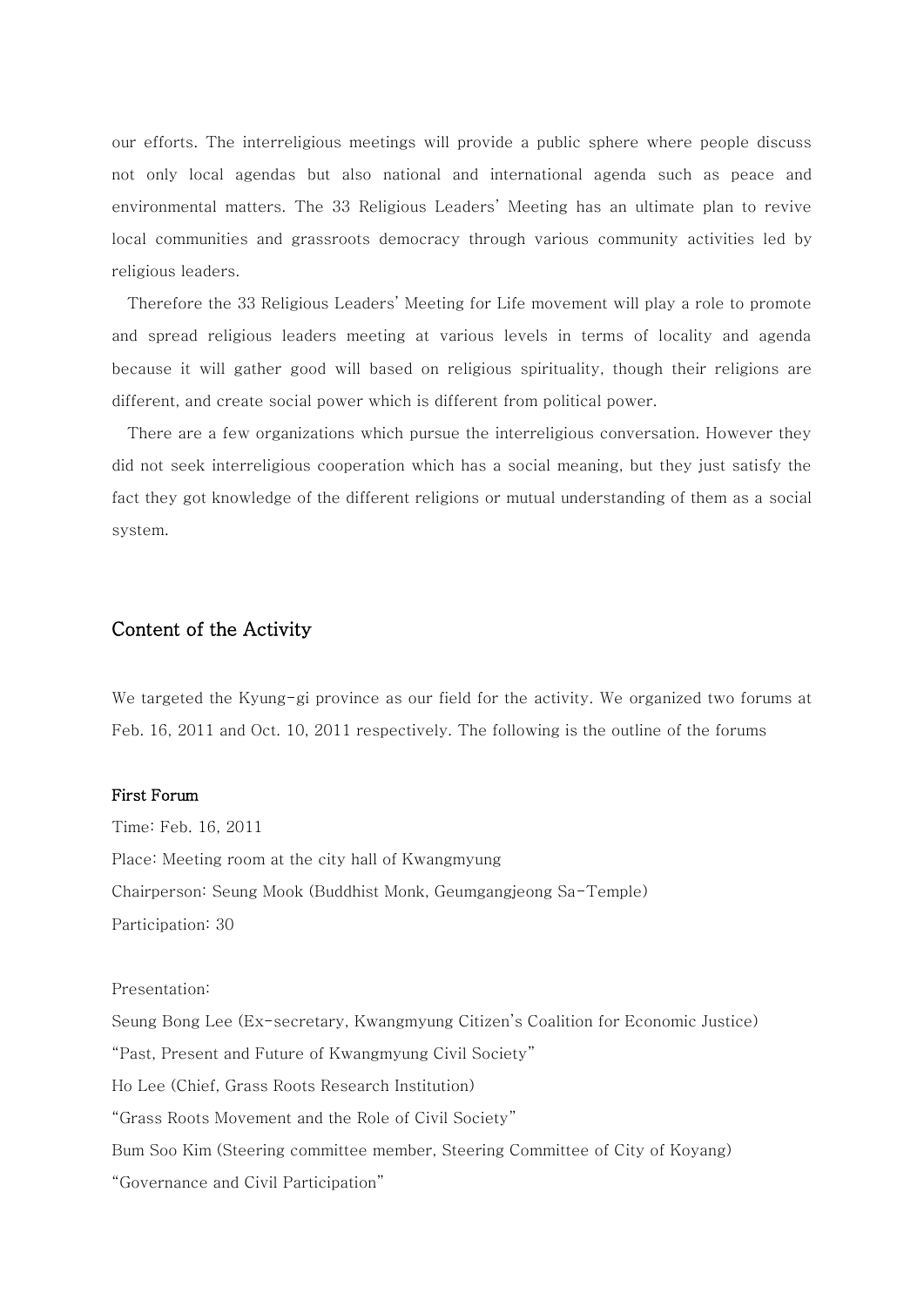#### Discussion Panel:

Seung Chang Ha (Coordinator, The Think Café) "The Role and Task of Civil Society to Realize Grassroots Autonomy" Young-E Lee (General Secretary, Kwangmyung YMCA) "The Assignment and Vision of Local Movement at the City of Kwangmyung" Chang Ho Kang (Chief Editor, Kwangmyung Citizen's Newspaper) "The Reinforcement of the Basis of Civil Society thorough Communication and Solidarity) Byung Ryul Lee (Chairman, Local office of Democratic Labor Party) "For Win-Win and Communication within the Civil Society"

Through the first forum, we discussed many issues such as civil society, citizen's participation, grassroots movement, village building for the small city, Kwangmyung, which was a kind of satellite city or bed town for the capital of Korea, Seoul. We especially focused on how to vitalize the civil society of the city of Kwangmyung and how to make strong communication system within the civil society. We found out that we need to make social network at the grass roots level. It also should be noted many religious persons worked hard for the forum with commitment.

#### (Photo)



Second Forum Time: Oct. 10, 2011 Place: Meeting room at St. Nazaro Village, the City of Euwang Participation: 38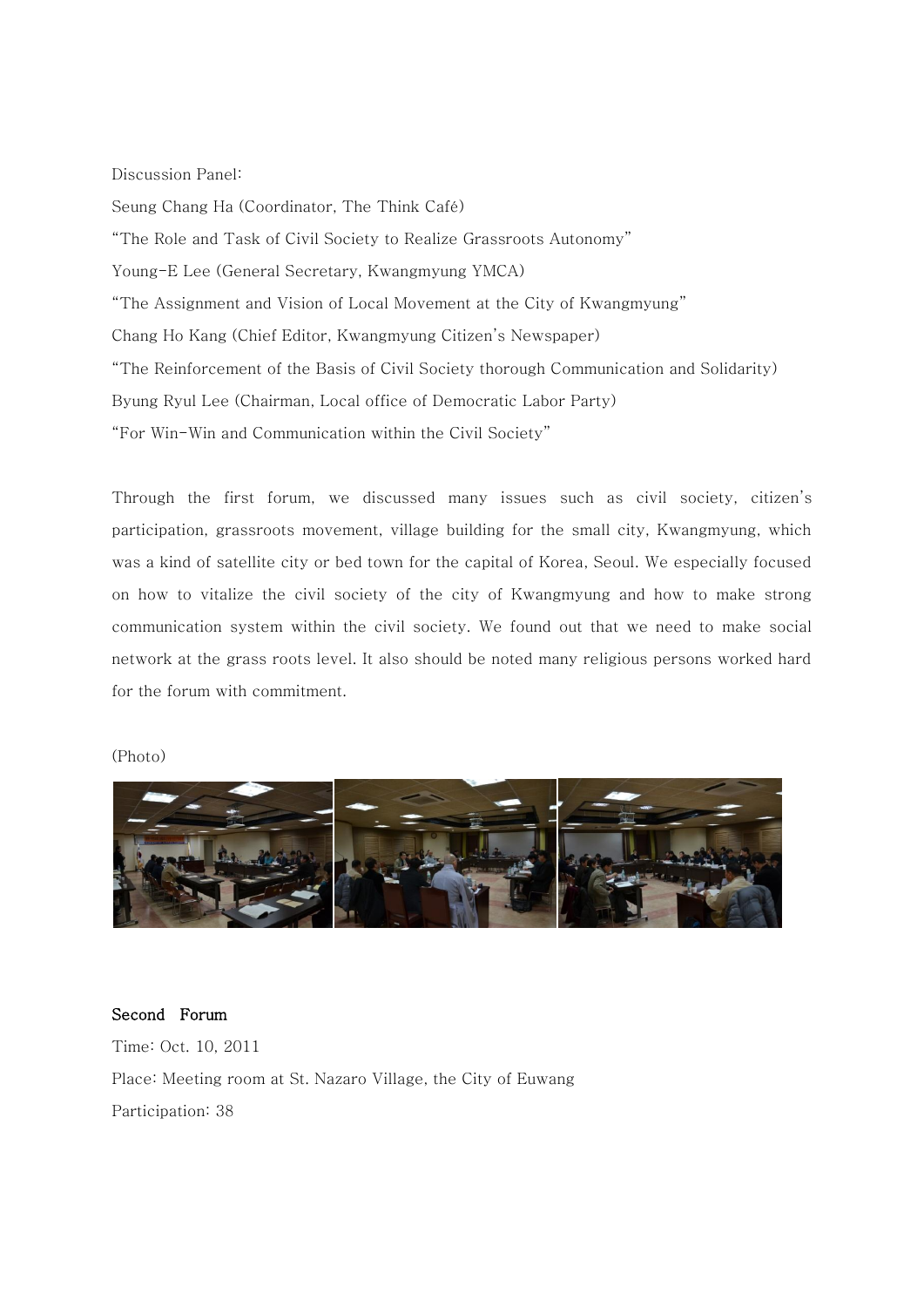#### First Segment

Chairperson: Duk Soo Kim (Won Buddhist Nun) Presentation: Soo Il Chae (President, Hanshin University)

#### Second Segment

Chairperson: Chan Su Yi (Researcher, Korean Dialogue Academy) Presentation: Daehae (Buddhist Nun, Ssang Ryong Temple) "True Harmony among Different Religions" Taek Gyu Lee (Pastpor, Ji Pyung Church) "Pray Meeting for Peace of Religious People at the City of Bucheon" Jin Heung Byun (Professor, Catholic University) "Case Study on Activities Made by Different Religious People"

The title of the second was "The Culture of Life and the Echo of Sharing". All of the participants of the forum were religious leaders in Kyung-gi province. Under the title, we first thought about the meaning and necessity of inter-religious conversation and activity. We acknowledged again that it was very important to talk with the religions persons who had different religion from mine to understand. In the second segment we shared the experience of the corporation with different religious persons. It was seen that the experience was very valuable activities for local communities. The participants promised to develop the forum further to find their roles as religious leaders for local communities and neighbors. Also the participant was very happy to have a chance to meet religious leaders from various religions and they strongly felt that religious leaders waked up first to make this society better place where people live together peacefully and harmoniously.

(photo)

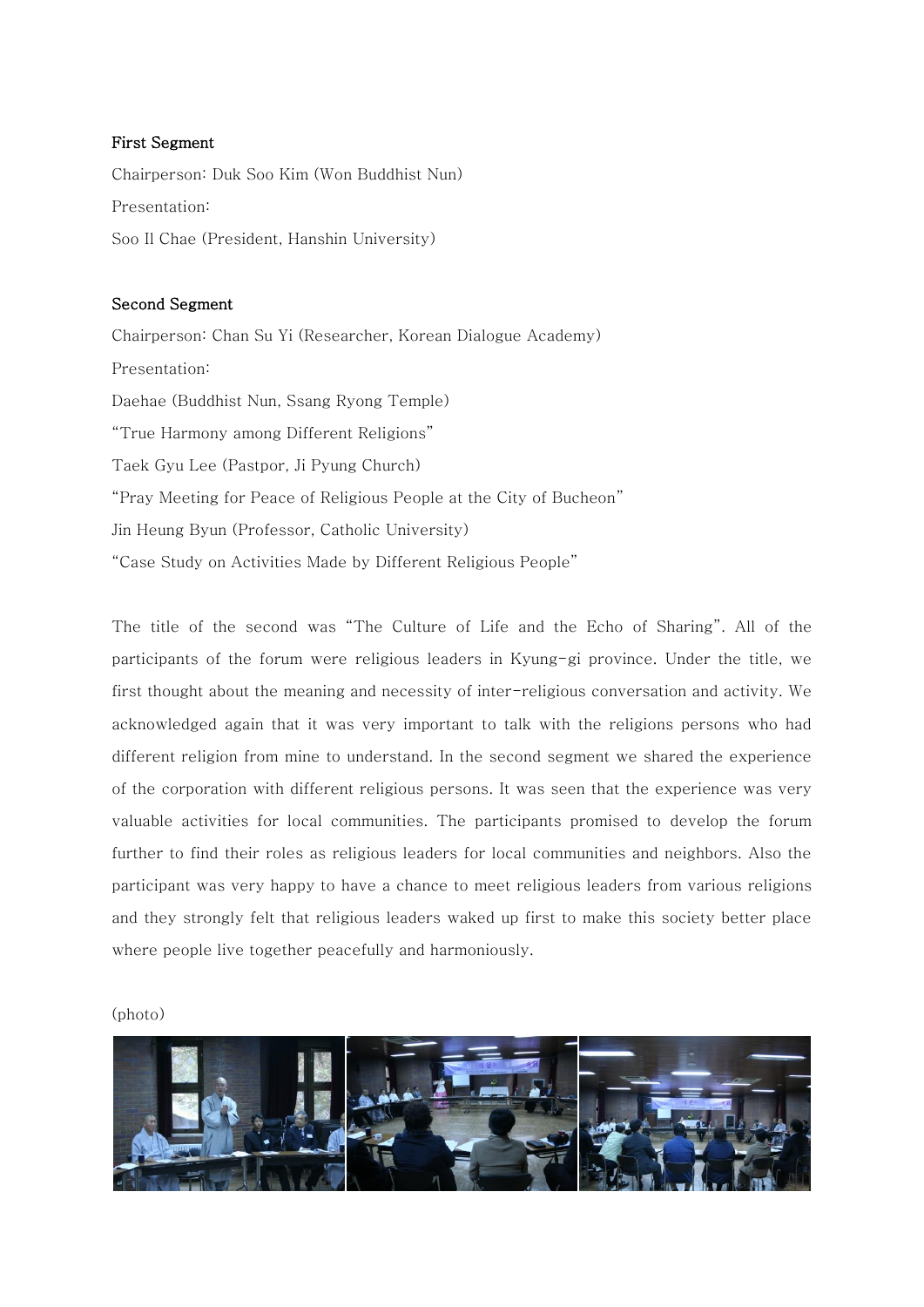#### Achievement of the Activity

There are interreligious conversation meetings. However it is basically for religious leaders focusing on just mutual understanding of each religion. This activity, the 33 Religious Leaders' Meeting for Life Movement, functioned not only for uniting religious organizations but also expanding religious persons' interests and role into Korean society. In other words, it was a motivation to find a proper and right role of religious persons in Korean society. Through the forum, the participants, mostly Korean religious leaders, had a chance to reconsider the role of religious leaders within Korean society and to take their responsibility to make Korean society better and harmonious. They decided to continue this forum and to make cooperated activities for not only local communities but also the entire nation.

#### Future area to be pursued

Democracy should reflect voices coming from various local communities. The 33 Religious Leaders' Meeting for Life Movement will help the local communities make their own voice based on public interest. As well, it will awake religious people including religious leaders in order to find their role as true social leader. The 33 Religious Leaders' Meeting for Life Movement will contribute to make interreligious conversation and cooperation socially meaningful. We expect its activity will contribute to build the society where people help each other, market where focuses not on material but humanity culture which respects each other and community where people enjoy their true happiness. Therefore the number of beneficiaries of this activity is beyond count.

We will pursue to develop the forum and find practical activities through the forum which is socially meaningful. And we will incubate various local interreligious cooperation works at local level, especially in Kyungki province, and spread them nationwide.

If we are successful to develop the forum, various interreligious cooperation works will be formed at the various levels. We will help the works to make outcome effectively and to have the spirit of the 33 religious leaders.